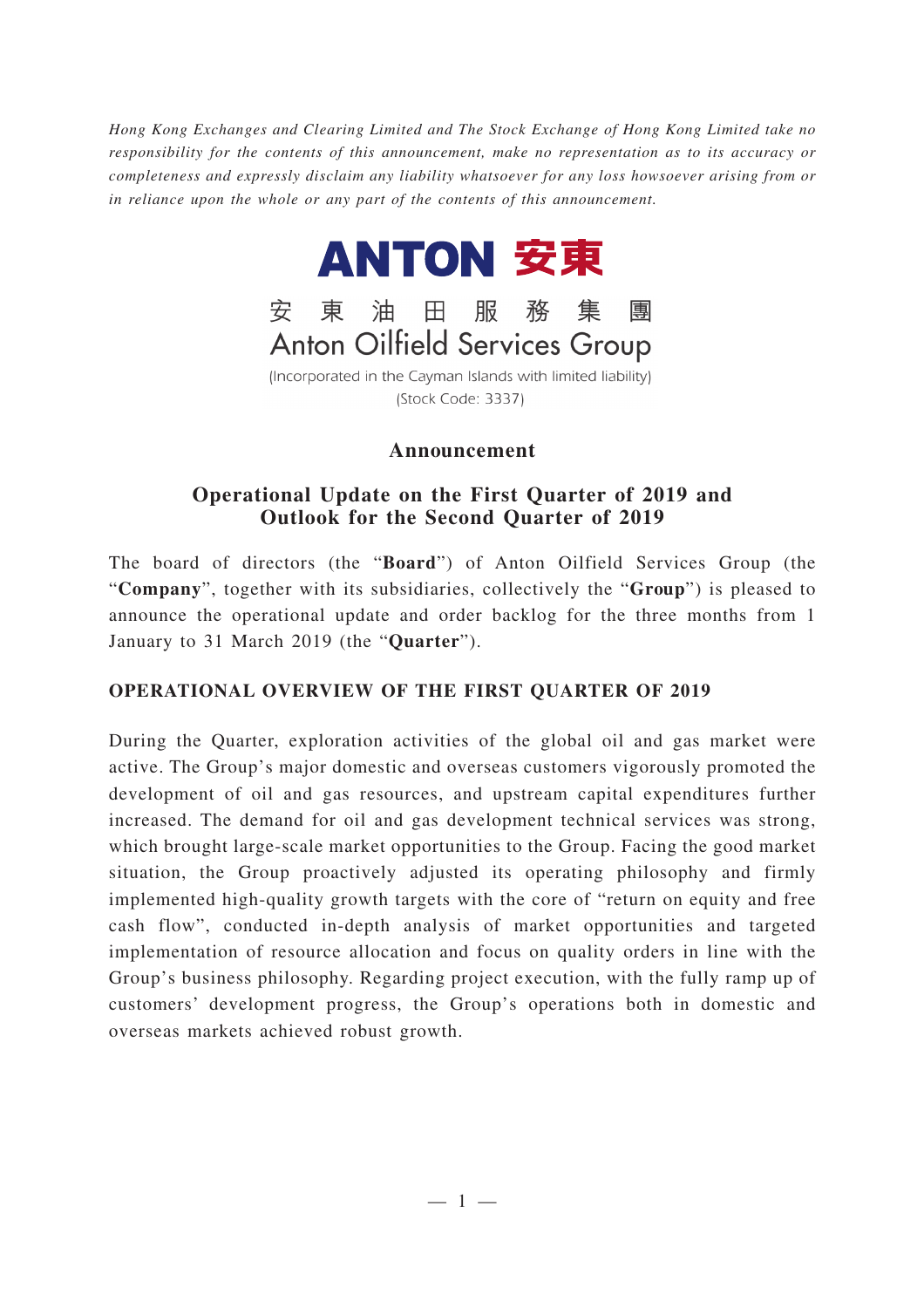#### **ORDERS IN THE FIRST QUARTER OF 2019**

During this Quarter, the Group was awarded new orders worth approximately RMB1,519.3 million, a 22.9% year-on-year increase, of which approximately RMB864.5 million from new domestic orders, a 31.0% year-on-year increase, approximately RMB457.5 million from new orders in Iraq, a 98.1% year-on-year increase, and approximately RMB197.3 million from new overseas orders, a 42.8% year-on-year decrease.

In the domestic market, with the increased demand for high-tech services for the deep-well natural gas development in the Tarim basin and Mahu areas in the northwest Xinjiang market, the Group is actively pursuing opportunities in the region, and continued to win large-scale projects with technical advantages, such as drilling fluid, performance drilling, inspection, drilling tools and rental services and coiled tubing-dragged fracturing services etc., providing customers with high quality and safe oil and gas production in this region. The total new orders of Xinjiang market in the first quarter significantly increased by 127.3% year-on-year, accounting for 57.9% of the total new orders in domestic market in the first quarter. The rapid development of the high-end market in Xinjiang will greatly enhance the overall business quality of the Group. In the southwest market, under the guidance of its operating principles, the Group strictly controlled quality of orders, and continued to win technical service orders, such as coiled tubing and shale gas fracturing. Meanwhile, the Group reached agreement with customers on strategic cooperation intention, by which the Group would help customers to solve their problems of lacking equipment and lifting production. The individual technical strength of the Group in Chinese market had been further shown in the first quarter. The coiled tubing services that the Group won in different regions like Xinjiang, Southwest and Erdos region all ranked first in the bidding.

In the Iraqi market, the synergy effect of the Group's oilfield management projects has emerged, and oilfield management services scale has increased by approximately RMB170.0 million. In mature markets, in Halfaya, the large cementing service project tendered by the Group in the fourth quarter of last year successfully won the bid in this quarter, and the order amount exceeded RMB 150.0 million; the Group also actively expanded into new markets. During the Quarter, it successfully won the service project from a new Chinese SOE client in the East Baghdad oilfield, and provided directional drilling services to new customers in the oilfield, which laid a good start for the Group's further business expansion in this market.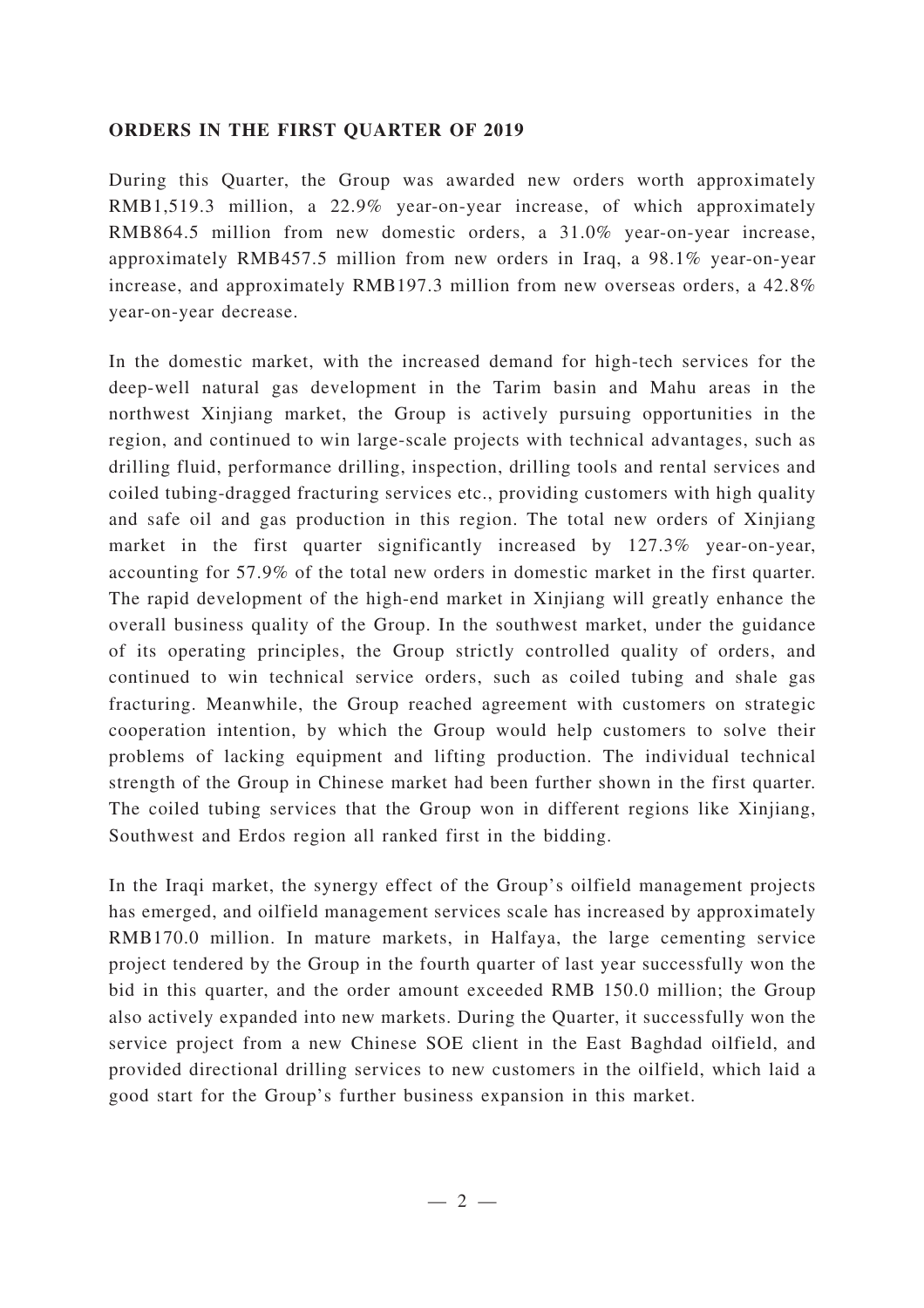In other emerging markets, the Group conducted credit assessments for customers based on rigorous risk control and project cash flow assessments, and selectively increased its orders. During the Quarter, the Group scaled back tendering for projects that were assessed to be unable to meet the Group's cash flow requirements and turned its focus to pursuing of higher-quality orders. In terms of volume, although the total number of new orders from emerging markets in the first quarter decreased by approximately RMB147.7 million compared with the same period of last year, they were mainly from high-quality orders from large Chinese SOE client in the Chad market, and the quality of orders improved effectively. The Group will continue to focus on and expand more high-quality project opportunities from emerging markets.

## **ORDER FULFILLMENT IN THE FIRST QUARTER OF 2019**

In terms of order fulfillment, the Group's operations in both domestic and overseas markets grew robustly during the Quarter.

In the domestic market, with the rapid development of domestic oil and gas resources development, several regions in China stopped or shortened the winter break, and exceeded project implementation. Projects in Xinjiang and Erdos commenced operation successfully across the board; in the southwest market, the Group promoted technological innovation to solve drilling problems and overcome technical bottlenecks in shale gas projects, improving drilling efficiency, and promoting execution of all projects with high efficiency.

In the Iraqi market, the Group has carried out high quality projects in Garraf and Halfaya oilfields; in the Majnoon oilfield, the Group has received high praise and encouragement from the customer, stating that the Group's Majnoon project team has been actively overcoming difficulties and challenges since taking over the oilfield management, reaching all the targets proposed by the customer with high quality.

In other overseas markets, the Group suspended projects in some regions that failed to meet its cash flow requirements. Its business in the Chad market operated smoothly, and it has further improved market share thanks to its excellent operation quality.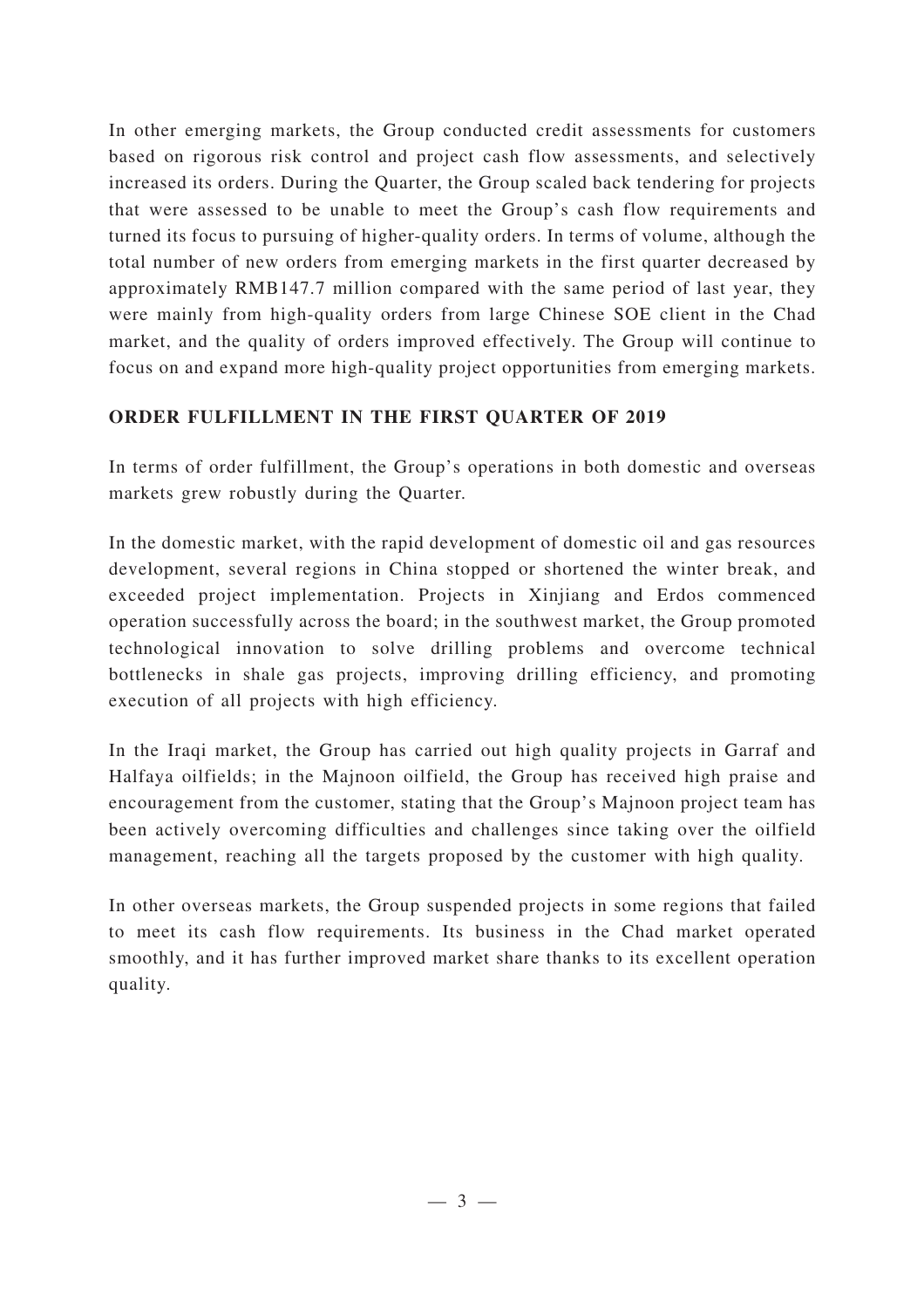As of 31 March 2019, the order backlog of the Group was worth approximately RMB5,222.0 million, of which approximately RMB1,659.2 million in domestic market, accounted for about 31.8% of total backlog of the Group, approximately RMB3,198.4 million in Iraq, about 61.2% of total backlog of the Group, and approximately RMB364.4 million in other markets, or about 7.0% of total backlog of the Group.

#### *Notes:*

• Order backlog is the estimated work volume available for future execution as at a certain date, based on the judgment and calculation by the management with reference to the contracts and agreements entered into between the clients and the Group. Order backlog is reduced when orders are fulfilled, and may be adjusted by the management should an unexpected change in market conditions arises.

### **MANAGEMENT UPDATE IN THE THIRD QUARTER OF 2019**

The Group conducted operations and project executions management around policies with the core of "free cash flow and return on equity", and screened for high-quality orders, effectively improved order quality, and strictly controlled capital expenditures.

In terms of human resources, during the Quarter, the Group continued to strengthen the internationalization of talents, and enhance its international business support and international management capabilities. It continued to strengthen employees' understanding and practice of corporate culture, improve the construction of incentive and assessment system, and carry forward the work spirit of "hard work". The efficiency of personnel is highly improved compared with the same period of last year along with project executions continued to progress in high gear.

### **OUTLOOK FOR OPERATIONS IN THE SECOND QUARTER OF 2019**

In terms of market, in the domestic market, for shale gas projects in the southwest region, the Group will give full play to its "partnership empowerment" platform effect by cooperating with domestic private partners and construct a "drilling rig alliance" with private companies in China, assist customers in meeting their oil and gas development needs while strictly controlling the investment of its own funds, and further strive for high-quality project orders. Meanwhile, the Group will actively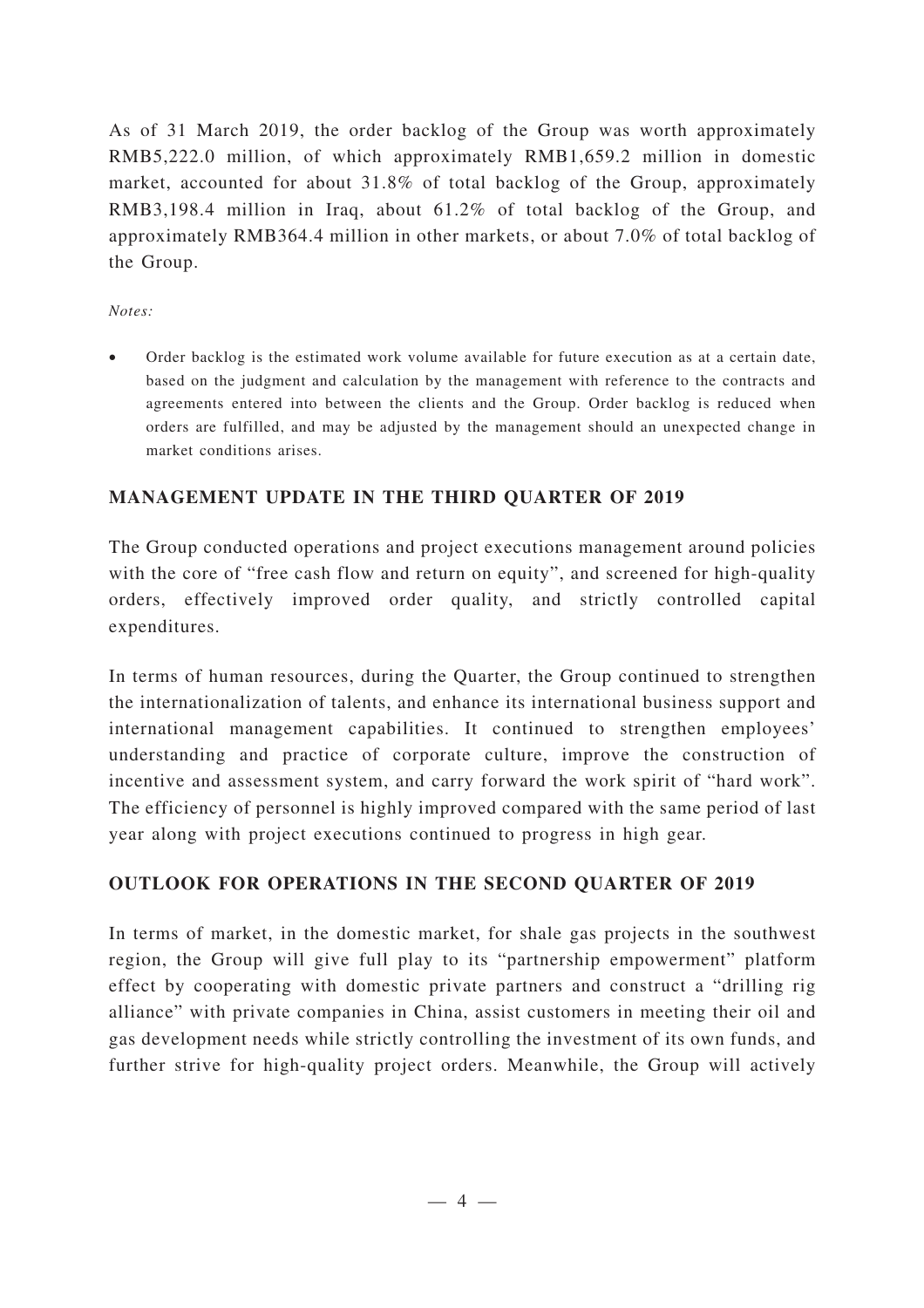promote the application of the Group's reservoir geology and engineering technologies in the southwest shale gas market in order to better help customers solve efficiency problems that are crucial for shale gas development, and improve resource development efficiency, optimize investment and increase production from the perspective of geological engineering. Overseas, the Group will further promote its oilfield management model services.

In terms of operations, the Group's key projects in the domestic and overseas markets will continue to be implemented at a high speed; while maintaining a high workload, the Group will continue to focus on the quality and safety of operations, improve operational efficiency, and ensure that projects achieve good profitability and cash flow levels.

In terms of human resources, the Group established an "honor system" for talents within the Group to encourage employees to exert their spirit of hard work and work hard together for the Group's development. It will establish a "global leader" quality model to enhance employees' internationalization and management capabilities. At the same time, the "Amoeba" assessment and incentives will continue to be promoted to enhance the effectiveness and capabilities of talents.

In terms of financial management, the Group will continue to strictly control capital expenditures and strictly manage cash flow around its business management objectives. At the same time, it commits to further optimizing the debt structure, improving liquidity, and striving for further corporate credit rating upgrade.

**The above statements are based on the current operations of the Group and current market conditions, and not a guarantee of the performance of the Group. The performance of the Group is mainly determined by the market and financial environment.**

# *Disclaimer:*

• *The above-mentioned information on operational updates is unaudited and is based on preliminary internal information of the Group, which due to various uncertainties arising during the contract signing process, execution progress and client plan etc., the above-mentioned quarterly operational updates may differ from the Group's periodic financial disclosures. Therefore, the quarterly operational updates in this Announcement only serve the purpose of periodic reference.*